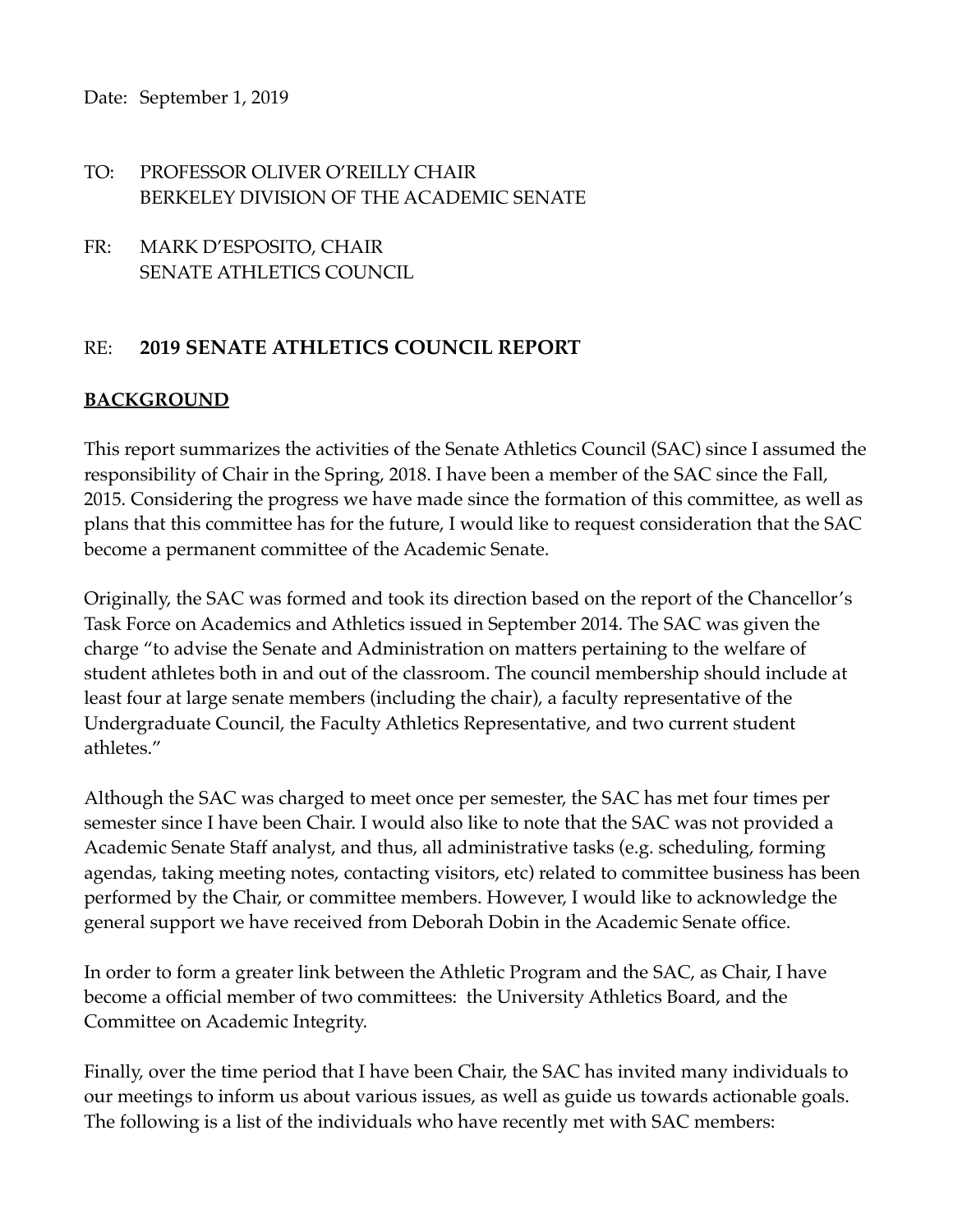### Athletic Program

- 1. Jim Knowlton, Director of Athletics
- 2. Tennis Coach Peter Wright
- 3. Lindsay Huston, Head Team Physician
- 4. Ryan Cobb, Senior Associate Athletics Director, Performance, Health & Welfare
- 5. Jay Larson, Senior Associate Athletics Director, Administration

#### **Faculty**

- 1. Professor Derek Van Rheenen, Director, Athletic Study Center
- *2.* Professor Meg Conkey, Anthropology
- *3.* Professor Arthur Ogus, Mathematics

#### **Students**

1. Ella Boyce

### **PROGRESS**

The following is a brief description of the major issues we have addressed.

1. Faculty Fellows Program

The Task Force Report (in the section on Academics & Athletics and the Senate) found that current and prospective student athletes could benefit from greater access to faculty members, who could confer with prospective student-athletes about their academic interests and serve as informal advisors to student-athletes throughout their academic careers. Given this charge, a major focus of the SAC has been to revisit the "Faculty Fellows Program", originally started by the Athletic Study Center, and administered and maintained by the heroic efforts of Professor Meg Conkey. We have met with AD Jim Knowlton to discuss the goals of this program and he has fully endorsed expanding it in many different ways. For example, the Athletics Program will host an annual luncheon for Faculty Fellows and they will be recognized during a football game each year. We have also developed plans to recruit Fellows for every team on campus as well as find other faculty that would like to serve as advisors to student athletes in a less time consuming manner. Also, the SAC, with significant input from Jennifer Simon-O'Neill, Executive Senior Associate Athletics Director, have written a document that describes the duties and responsibilities of Faculty Fellows. In the future we plan on continuing to be very active in the development of this program in innovative ways.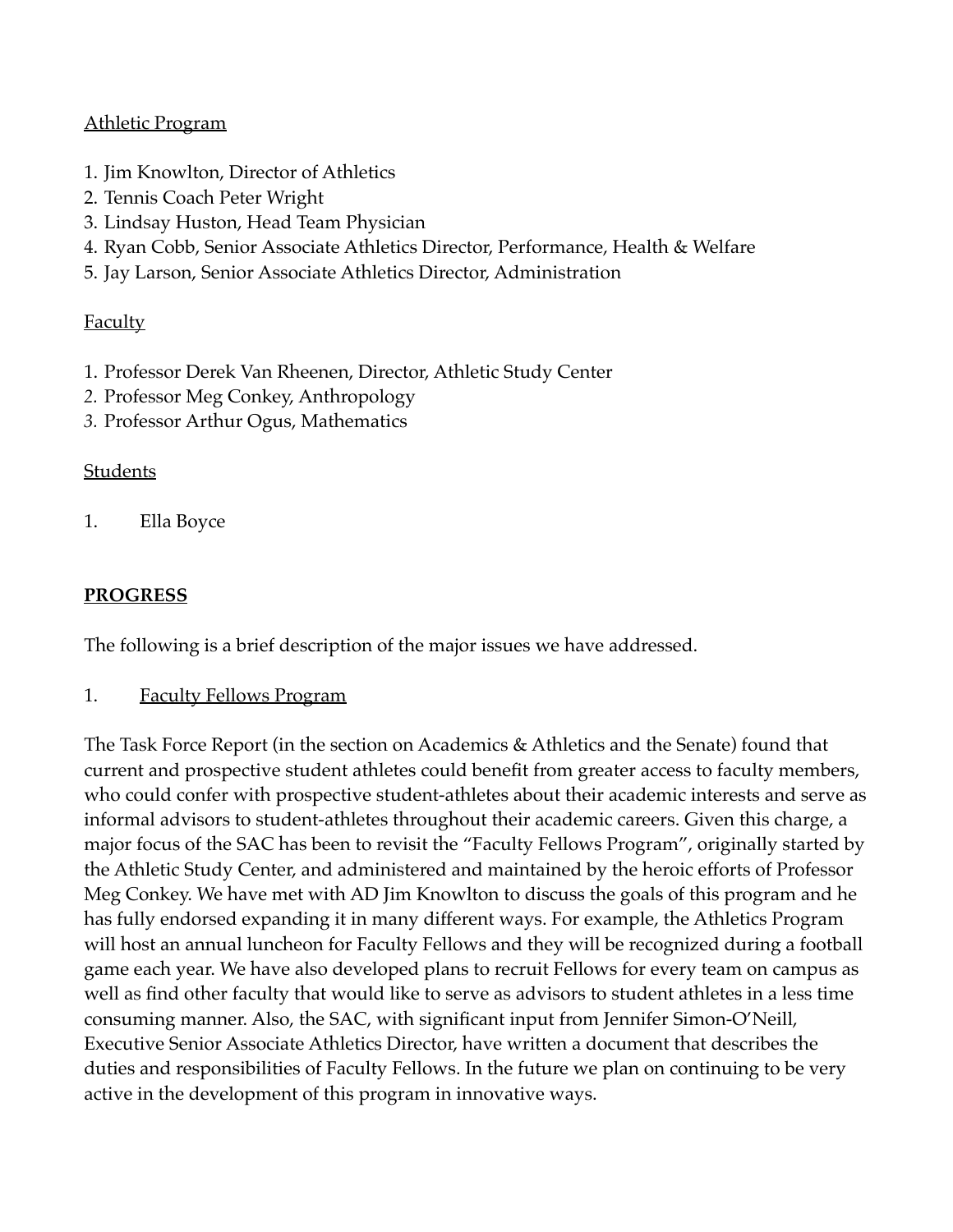## 2. Concussion in student-athletes

Several meetings were spent discussing concussions in student-athletes. During one meeting, Dr. Lindsay Huston and Ryan Cobb presented various aspects regarding this important issue such as (1) how athletes are educated regarding concussion, (2) how coaches are educated regarding concussion, (3) resources available from the PAC-12 (such as the GoHuddle Program) and NCAA regarding the education of concussion, (4) procedures that are followed by the medical and training staff after a student experiences a concussion (there are about 50 concussions per year in student athletes). I also met with Dr. Anna Harte, Medical Director of the UC Berkeley University Health Services to obtain further information about concussion education and treatment for the student body at large.

## 3. Mental Health Services for Student Athletes

We had one meeting dedicated to a presentation by a former Cal student athlete, Ella Boyce, who is partnering with the NCAA, Pac-12 and Cal to develop a mental health program for athletes. The goal of the program is to raise student awareness of mental health issues and was inspired by the work of a company called HumorThatWorks. In the future, our goal is further learn about the mental health services provided by the University Health services, where there are two psychologists that work directly with student athletes. We also plan on making contact with the Director of the Psychology Clinic in the Department of Psychology, which to my knowledge has never had any interactions with Athletic Program.

## 4. Admission Procedures for Student Athletes

One of our meetings was dedicated to a visit by Jay Lawson, Compliance Officer, who spent considerable time during the meeting providing details of the admission process of student athletes and answering questions from SAC members.

## 5. Bridging Masters Program

There were several discussions regarding a proposal by Professor Aponte to create a "Berkeley Masters Bridging Degree Program" which would provide an avenue for students who were previously unable to pursue a desired career path (e.g. student-athletes being one such group of students) while at Cal due to limitations in resources, experience and time as a result of exceptional contributions to the University and its community. This program would be comprised of individual master degree one year programs designed to provide Berkeley graduates with professional development and the ownership of the fundamental disciplines necessary for advancement to post graduate professional careers.